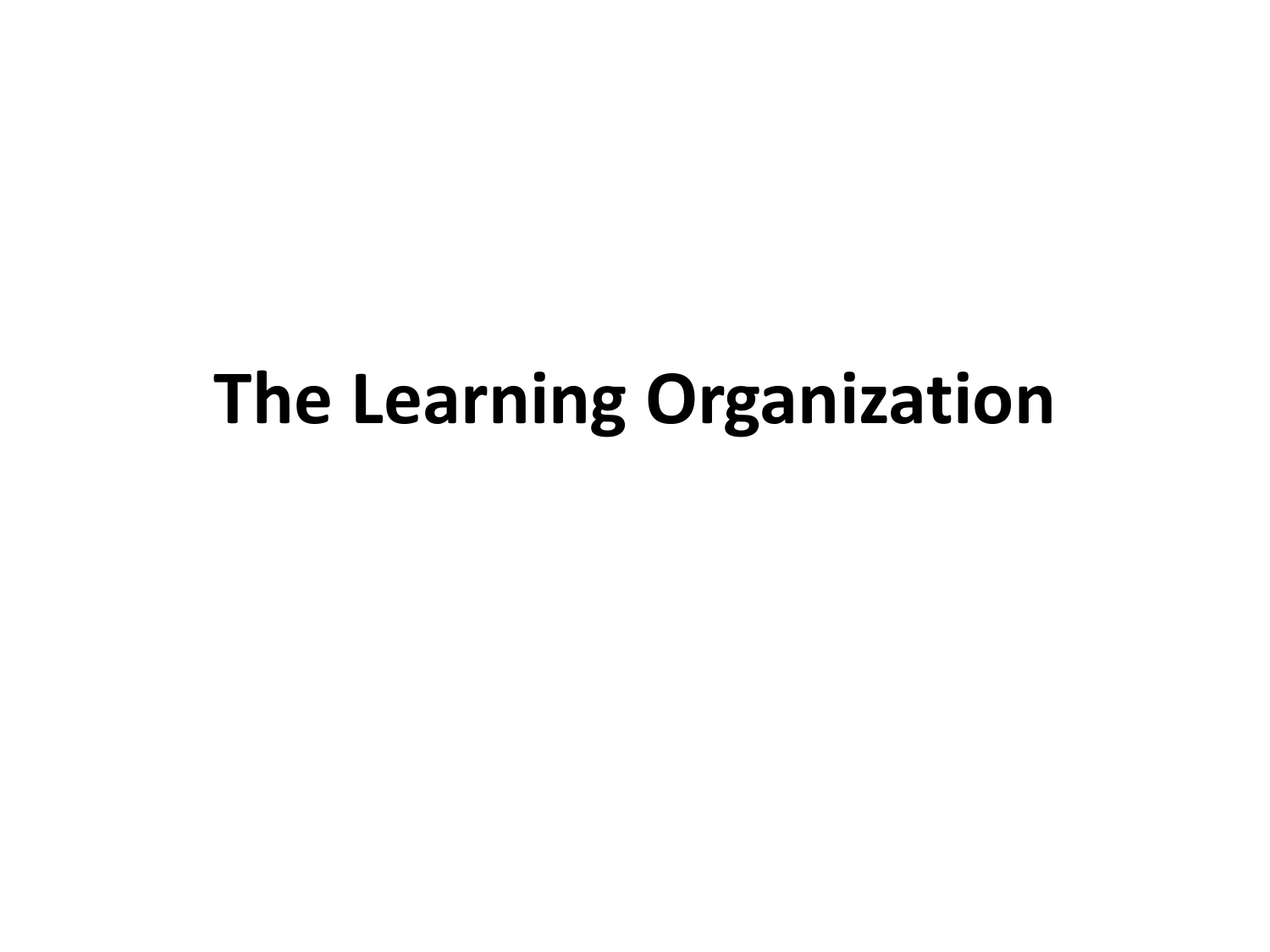#### **The concept of Learning Organization**

• Is about continuous adaptation and change for organizations to remain relevant and perform in a changing environment

*"A learning organization discovers how to tap people's commitment and capacity to learn at all levels…where people continually expand their capacity to create the results they truly desire, where new and expansive patterns of thinking are nurtured, where collective aspiration is set free and where people are continually learning how to learn together."(* Peter Senge)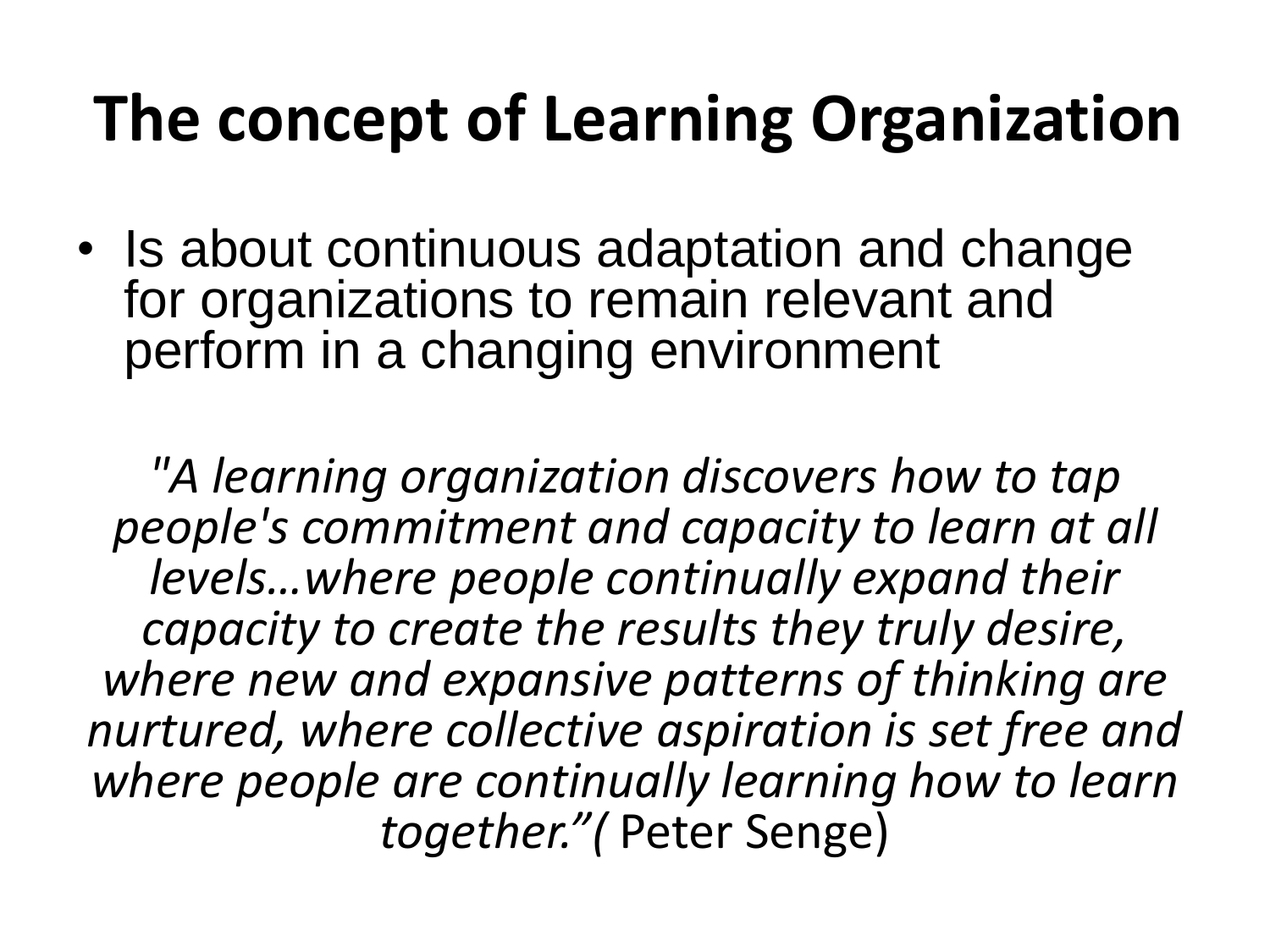# **Principles of Learning Organization**

- **Shared Vision** What do we want to create together?
	- Everyone is committed and willing to contribute to the mutually desired situation.
- **Mental Models** beliefs, values, mindsets and assumptions that guide the way people think and act.
- **Personal Mastery** how much do we know about ourselves and the impact our behaviour has on others.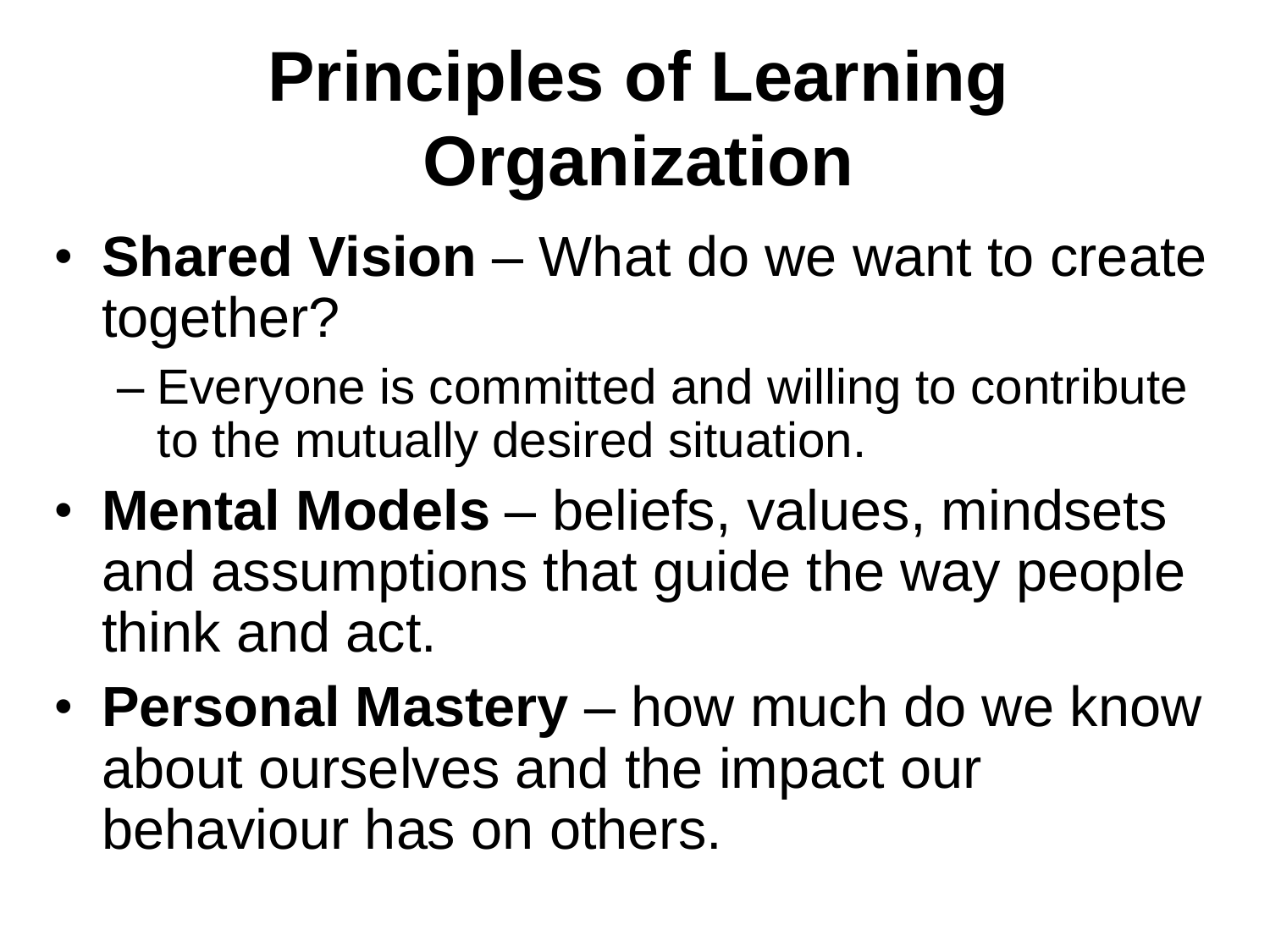# **Principles of Learning Organization**

- **Team Learning** thinking together sharing experiences, insights, knowledge and skills on how to do things better.
- **Systems Thinking** seeing interrelationships that underlie complex interactions.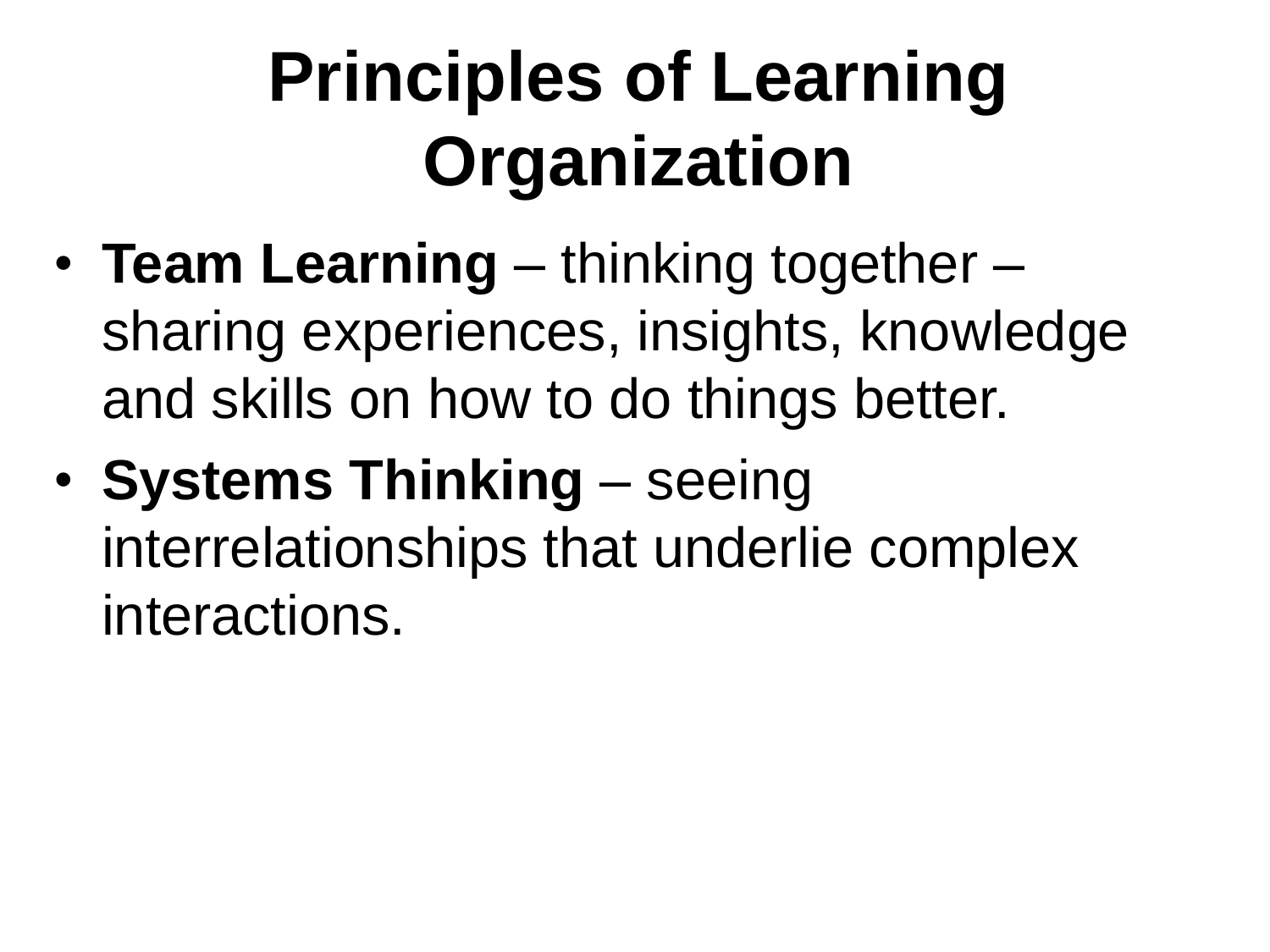# **How to build a Learning Organization**

- Supportive learning environment
	- Psychological safety
	- Appreciation of differences
	- Openness to ideas
	- Time for reflection
- Concrete learning processes and practices
	- Sharing knowledge
	- Allowing experimentation
	- Education and training to develop new capabilities